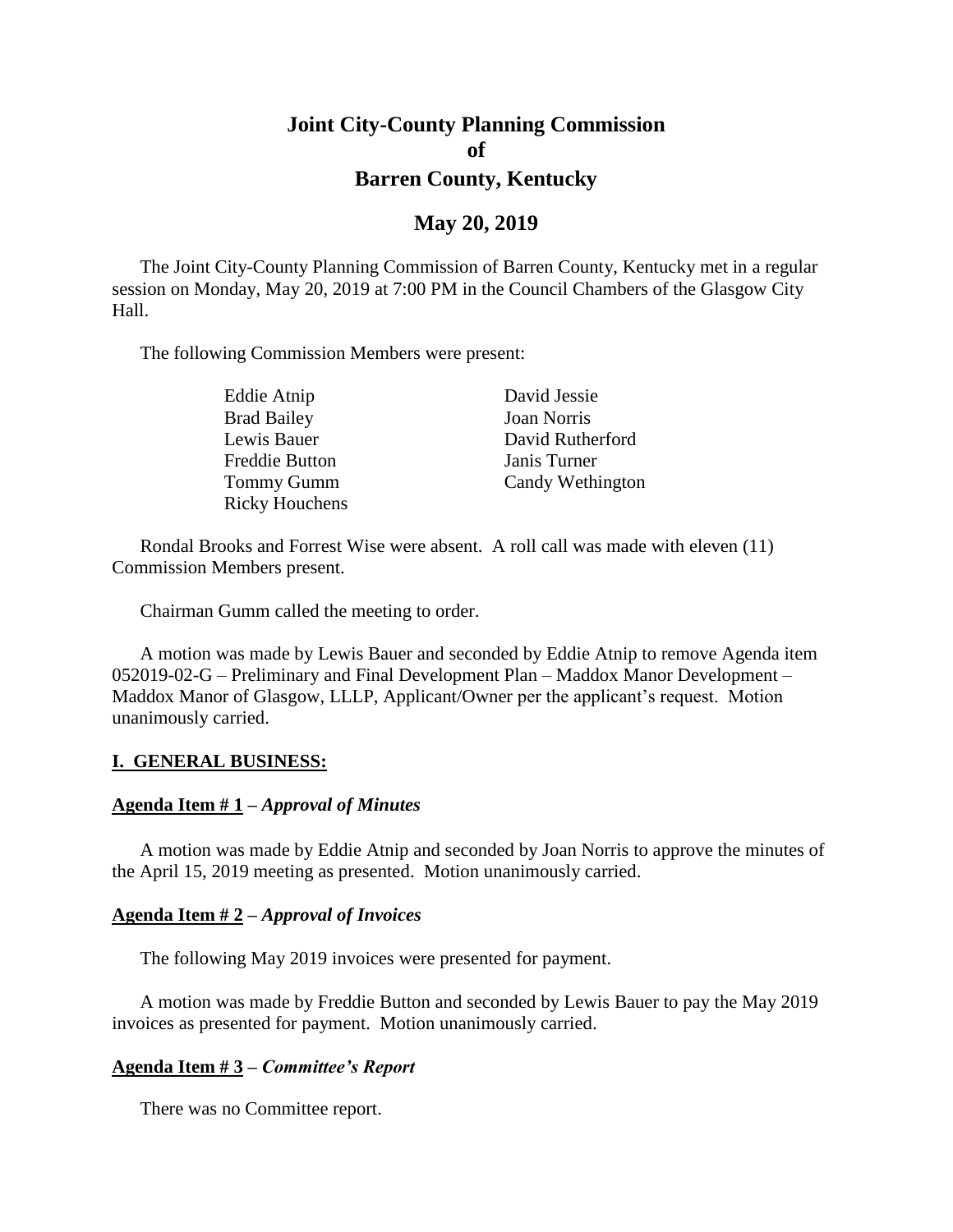Page Two May 20, 2019

#### **Agenda Item # 4 –** *Treasurer's Report*

The bank balance at the end of April was \$41,751.57. Deposit in the amount of \$3,695.00 consisted of: \$2,910.00 from Barren County fees and \$785.00 in fees from the City of Glasgow.

#### **Agenda Item # 5 –** *Director's Report*

Kevin Myatt, Planning Director, reported on the KAPA Spring Conference at Lake Cumberland. Mr. Myatt also reported that the Commission Members should be up to date on their continuing education hours.

Mr. Myatt also explained that the Planning Commission will need to submit an audit per SPGE requirements.

A motion was made by Rickey Houchens and seconded by David Rutherford to accept Campbell, Myers & Rutledge for audit of the 2017-18 fiscal year of the Joint City-County Planning Commission. Motion unanimously carried.

### **II. PUBLIC HEARING:**

**1. 052019-01-G – Zone Change Application** *– South Gate Plaza, Inc., Owner – William Andrew Howell, Applicant – I-1 (Light Industrial District) & B-2 (General Business District) to I-1 (Light Industrial District) – Property located approximately three hundred (300') feet north of the Days Inn Boulevard and Cavalry Drive intersection and three hundred (300') feet north of the Cavalry Drive and S L Rogers Wells Boulevard intersection – 4.766 +/- Total Acres – Glasgow* 

A public hearing was conducted.

Chairman Gumm reminded everyone on the Commission that any approval or denial must be in accordance with KRS 100.213.

Kevin Myatt, Planning Director, was sworn in and reported to the best of his knowledge all appropriate notices had been posted. Mr. Myatt explained the proposed Map Amendment.

Chairman Gumm asked if anyone present would like to speak in favor of the proposed amendment.

No one present spoke in favor of the proposed Map Amendment.

Chairman Gumm asked if anyone present would like to speak in opposition to the proposed amendment.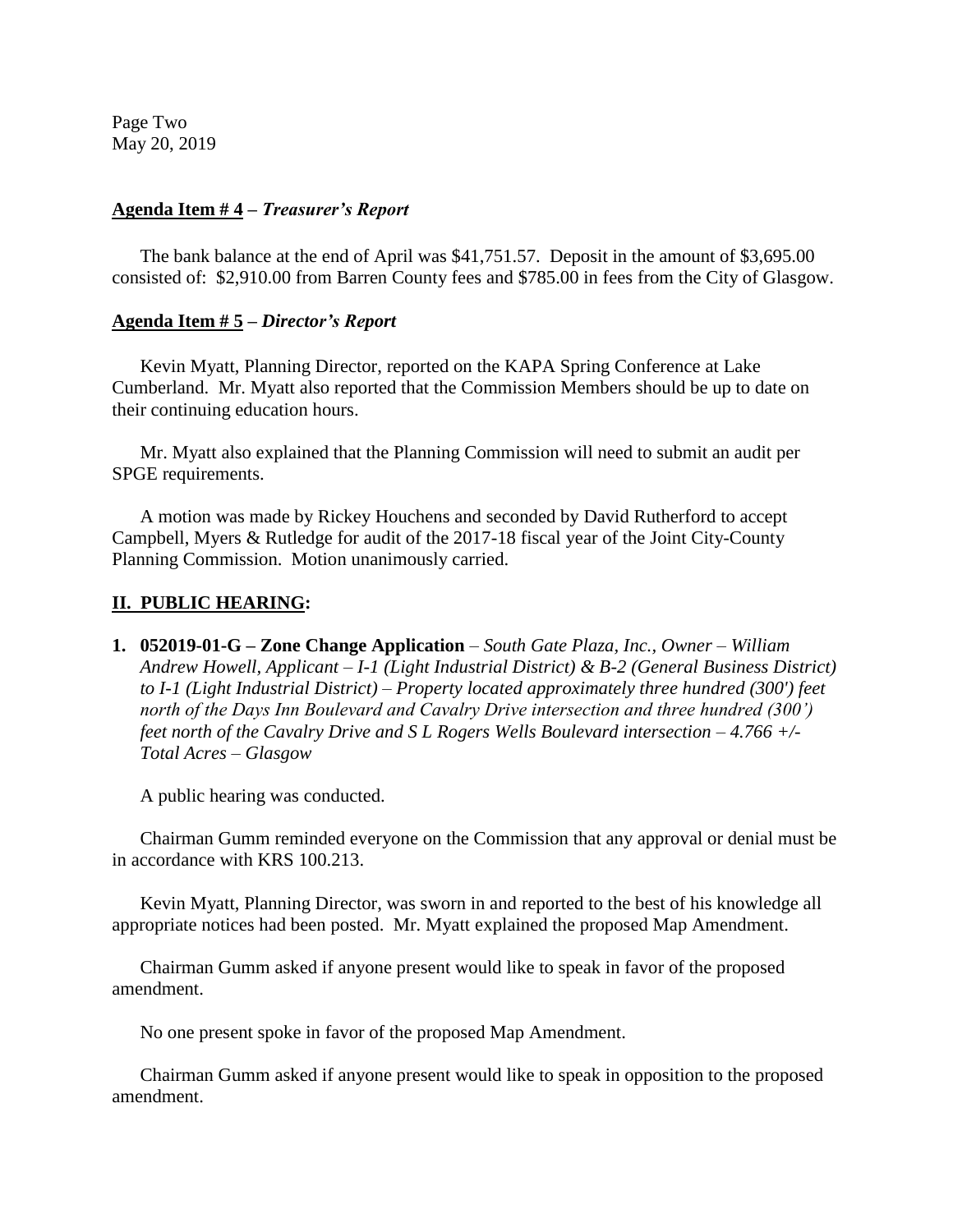Page Three May 20, 2019

No one present spoke in opposition to the proposed Map Amendment.

Chairman Gumm closed the hearing.

A motion was made by Eddie Atnip and seconded by Janis Turner to approve the Proposed Map Amendment because the proposed map amendment is more appropriate than the current zoning and also subject to the traffic study conducted by American Engineers, Inc. that shows little to no impact onto the existing street network with the proposed use submitted. Motion carried unanimously.

## **III. SUBDIVISION:**

**1. 052019-01-B – Agricultural Application for Division of Real Estate** *– Amye Toms, Applicant/Owner – 1 Tract – 5.107 +/- Total Acres to be Reviewed, 12.996 +/- Total Acres – 3598 Finney Road (Hwy. 252) – Barren County – Plans prepared by Pride Land Surveying*

Staff Findings:

- 1. As indicated on the Agricultural Application (Attachment A), the proposed tract is being divided for agricultural use, as defined in KRS 100.111(2), and does not comply with the Subdivision Regulations of Barren County.
- 2. Attachment B shows the general vicinity of the proposed Agricultural Exemption. It is located along Finney Road (Hwy. 252), a State maintained roadway.
- 3. Attachment C is a survey showing the existence of the vehicular way and proposed tracts. The proposed division of property that is presented for the proposed Agricultural Exemption (see Proposed Plat) contains 12.996 +/- total acres total acres in two tracts with Tract 1 containing 5.107 acres and applying for the Agricultural Use. Tract 2 consists of 7.889 and will include the entire road frontage of 75.05' and meets all rules of the Barren County Subdivision Regulations.
- 4. Attachment D, Aerial Photo Map, shows the proposed property in relation to existing vehicular ways.
- 5. The proposed division takes place along an existing roadway, see Attachment E, Property Photos.
- 6. KRS 100 exempts any division of a parcel of land into a tract of at least five (5) contiguous acres in size for the purpose of agricultural use, as defined in KRS 100.111(2), and not involving a new street or vehicular way, as defined in KRS 100.111(20) and (22), from the requirements of the Subdivision Regulations.